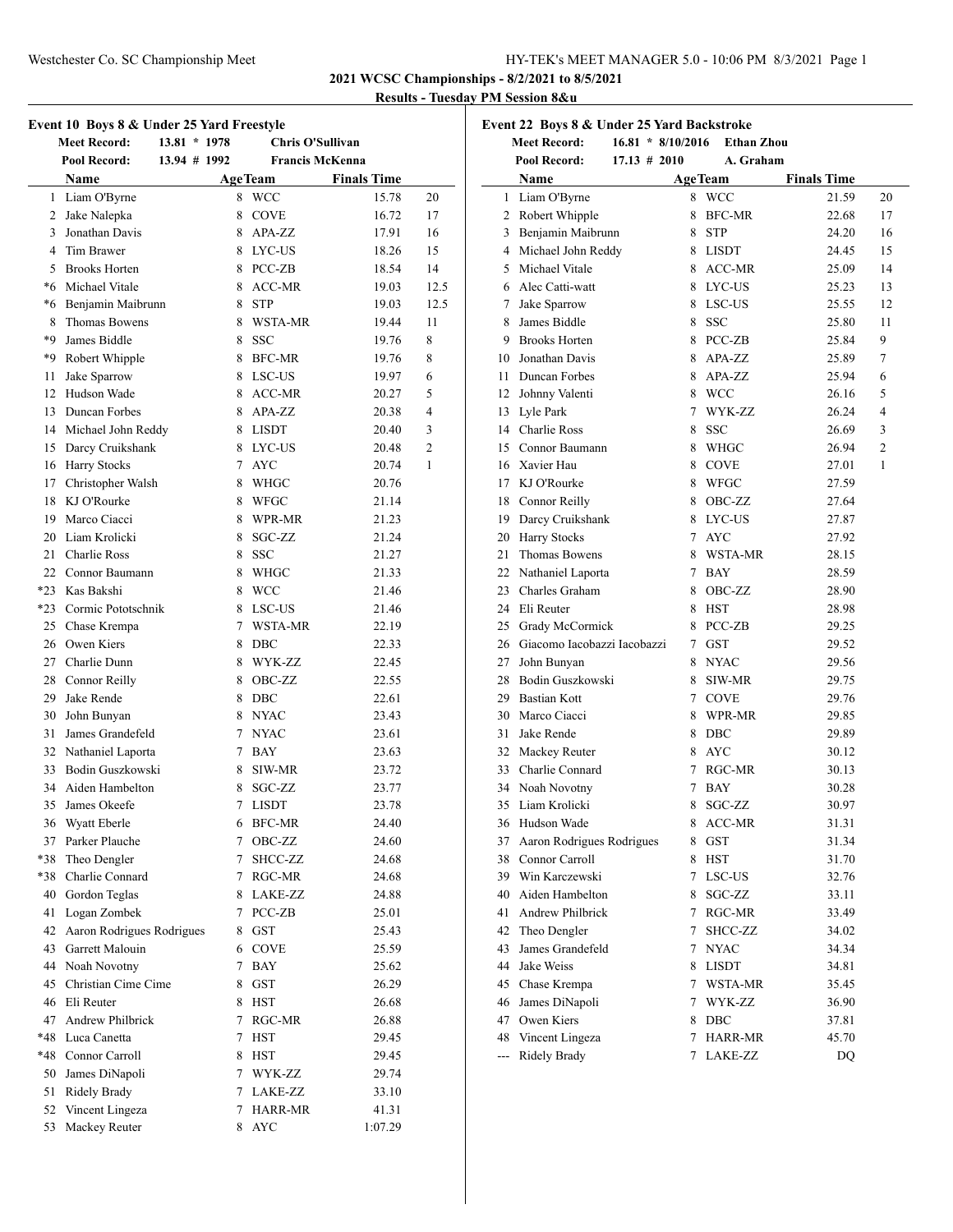## Westchester Co. SC Championship Meet HY-TEK's MEET MANAGER 5.0 - 10:06 PM 8/3/2021 Page 2

**2021 WCSC Championships - 8/2/2021 to 8/5/2021**

#### **Results - Tuesday PM Session 8&u**

| Event 32 Boys 8 & Under 25 Yard Breaststroke |                                |                 |  |        |                |                    |                |
|----------------------------------------------|--------------------------------|-----------------|--|--------|----------------|--------------------|----------------|
|                                              | <b>Meet Record:</b>            | 18.04 * 1991    |  |        | F. McKenna     |                    |                |
|                                              | <b>Pool Record:</b>            | $18.70 \# 1987$ |  |        | C. Tennyson    |                    |                |
|                                              | Name                           |                 |  |        | <b>AgeTeam</b> | <b>Finals Time</b> |                |
| 1                                            | Jake Nalepka                   |                 |  | 8      | <b>COVE</b>    | 23.51              | 20             |
| $\overline{c}$                               | Jonathan Davis                 |                 |  | 8      | APA-ZZ         | 25.05              | 17             |
| 3                                            | Tim Brawer                     |                 |  | 8      | LYC-US         | 25.18              | 16             |
| 4                                            | Peter Hendrickson              |                 |  | 8      | APA-ZZ         | 25.55              | 15             |
|                                              | 5 Charlie Ross                 |                 |  | 8      | <b>SSC</b>     | 26.86              | 14             |
|                                              | *6 Lyle Park                   |                 |  | 7      | WYK-ZZ         | 27.83              | 12.5           |
|                                              | *6 Thomas Bowens               |                 |  | 8      | WSTA-MR        | 27.83              | 12.5           |
| 8                                            | Alec Catti-watt                |                 |  | 8      | LYC-US         | 28.11              | 11             |
|                                              | 9 Charlie Connard              |                 |  | 7      | RGC-MR         | 29.00              | 9              |
|                                              | 10 Grady McCormick             |                 |  | 8      | PCC-ZB         | 29.39              | 7              |
| 11                                           | <b>Harry Stocks</b>            |                 |  | 7      | <b>AYC</b>     | 29.59              | 6              |
| 12                                           | Jack Waluch                    |                 |  | 8      | <b>SSC</b>     | 30.06              | 5              |
|                                              | 13 Charlie Dunn                |                 |  | 8      | WYK-ZZ         | 30.29              | 4              |
|                                              | 14 Michael John Reddy          |                 |  | 8      | <b>LISDT</b>   | 30.58              | 3              |
| 15                                           | Marco Ciacci                   |                 |  | 8      | WPR-MR         | 30.93              | $\overline{2}$ |
| 16                                           | Thomas Bulfin                  |                 |  |        | 7 COVE         | 32.08              | 1              |
| 17                                           | Mason Wirth                    |                 |  | 7      | <b>AYC</b>     | 32.84              |                |
| 18                                           | Theo Dengler                   |                 |  | 7      | SHCC-ZZ        | 33.14              |                |
|                                              | 19 Gordon Teglas               |                 |  | 8      | LAKE-ZZ        | 34.11              |                |
|                                              | 20 Giacomo Iacobazzi Iacobazzi |                 |  |        | 7 GST          | 34.12              |                |
| 21                                           | Wyatt Eberle                   |                 |  | 6      | <b>BFC-MR</b>  | 34.90              |                |
|                                              | --- Logan Zombek               |                 |  | 7      | PCC-ZB         | DO                 |                |
|                                              | --- Jake Weiss                 |                 |  | 8      | <b>LISDT</b>   | DQ                 |                |
| $- - -$                                      | <b>Andrew Philbrick</b>        |                 |  | 7      | RGC-MR         | DQ                 |                |
| $\overline{a}$                               | Thomas DiPalma                 |                 |  | 7      | SGC-ZZ         | DQ                 |                |
| $---$                                        | Eli Reuter                     |                 |  | 8      | HST            | DQ                 |                |
| ---                                          | Aiden Hambelton                |                 |  | 8      | SGC-ZZ         | DQ                 |                |
|                                              | --- Johnny Valenti             |                 |  | 8      | WCC            | DO                 |                |
|                                              | --- Christopher Walsh          |                 |  | 8      | <b>WHGC</b>    | DQ                 |                |
|                                              | --- Michael Vitale             |                 |  | 8      | <b>ACC-MR</b>  | DQ                 |                |
|                                              | --- John Bunyan                |                 |  | 8      | <b>NYAC</b>    | DQ                 |                |
|                                              | --- Parker Plauche             |                 |  | 7      | OBC-ZZ         | DQ                 |                |
| ---                                          | Mason Llamas                   |                 |  | 7      | DBC            | DO                 |                |
| ---                                          | Jake Rende                     |                 |  | 8      | DBC            | DQ                 |                |
|                                              | --- Akshaj Sharma Sharma       |                 |  | 8      | GST            | DQ                 |                |
|                                              | --- Ryder Tardio               |                 |  |        | 8 LSC-US       | DQ                 |                |
|                                              | --- Chase Krempa               |                 |  | $\tau$ | WSTA-MR        | DQ                 |                |
|                                              | --- Win Karczewski             |                 |  | 7      | LSC-US         | DQ                 |                |
|                                              | --- Loren Desmond              |                 |  | 8      | HST            | DO                 |                |
|                                              | --- Sam Gundersen              |                 |  | 8      | <b>NYAC</b>    | DQ                 |                |
|                                              | --- Carter O'Connor            |                 |  | 7      | OBC-ZZ         | DQ                 |                |

#### **Event 42 Boys 8 & Under 25 Yard Butterfly**

 $\overline{a}$ 

| <b>Meet Record:</b>       | $15.34 * 2006$  |    |                | <b>Willaim Montesi</b> |    |
|---------------------------|-----------------|----|----------------|------------------------|----|
| Pool Record:              | $15.34 \# 2011$ |    | W. Montesi     |                        |    |
| Name                      |                 |    | <b>AgeTeam</b> | <b>Finals Time</b>     |    |
| 1 Liam O'Byrne            |                 | 8  | <b>WCC</b>     | 17.70                  | 20 |
| 2 Benjamin Maibrunn       |                 | 8  | <b>STP</b>     | 20.46                  | 17 |
| Tim Brawer<br>3           |                 | 8. | <b>IYC-US</b>  | 20.70                  | 16 |
| 4 Peter Hendrickson       |                 |    | $8$ APA-ZZ     | 21.09                  | 15 |
| Darcy Cruikshank<br>5.    |                 | 8  | <b>LYC-US</b>  | 21.63                  | 14 |
| <b>Brooks Horten</b><br>6 |                 | 8  | PCC-ZB         | 22.18                  | 13 |
| Kas Bakshi                |                 | 8  | WCC            | 22.22                  | 12 |

| 8     | Jake Nalepka                | 8 | <b>COVE</b>    | 22.39 | 11             |
|-------|-----------------------------|---|----------------|-------|----------------|
| 9     | Duncan Forbes               | 8 | APA-ZZ         | 23.09 | 9              |
| 10    | Thomas DiPalma              | 7 | SGC-ZZ         | 25.07 | 7              |
| 11    | Samuel Plummer              | 8 | <b>AYC</b>     | 26.75 | 6              |
| 12    | KJ O'Rourke                 | 8 | WFGC           | 26.77 | 5              |
| 13    | Luke Stineman               | 8 | <b>SSC</b>     | 27.18 | 4              |
| 14    | Connor Baumann              | 8 | WHGC           | 27.81 | 3              |
| 15    | Wyatt Eberle                | 6 | <b>BFC-MR</b>  | 27.85 | $\overline{2}$ |
| 16    | Patrick Quimby              | 7 | <b>ASTC-MR</b> | 27.88 | $\mathbf{1}$   |
| 17    | Jake Sparrow                | 8 | LSC-US         | 31.14 |                |
| 18    | Ryder Tardio                | 8 | LSC-US         | 31.41 |                |
| 19    | Christopher Walsh           | 8 | <b>WHGC</b>    | 31.89 |                |
| 20    | James Grandefeld            | 7 | <b>NYAC</b>    | 32.81 |                |
| 21    | Aaron Rodrigues Rodrigues   | 8 | <b>GST</b>     | 34.27 |                |
| 22    | Grady McCormick             | 8 | PCC-ZB         | 35.22 |                |
| 23    | Bodin Guszkowski            | 8 | SIW-MR         | 35.72 |                |
| 24    | Ryan Torina                 | 7 | <b>NYAC</b>    | 36.38 |                |
| 25    | Gordon Teglas               | 8 | LAKE-ZZ        | 36.59 |                |
| 26    | Garrett Malouin             | 6 | <b>COVE</b>    | 38.54 |                |
| 27    | Connor Carroll              | 8 | <b>HST</b>     | 41.46 |                |
| 28    | Giacomo Iacobazzi Iacobazzi | 7 | <b>GST</b>     | 43.01 |                |
| 29    | Liam Krolicki               | 8 | SGC-ZZ         | 43.73 |                |
| ---   | Owen Kiers                  | 8 | <b>DBC</b>     | DQ    |                |
| $---$ | Connor Reilly               | 8 | OBC-ZZ         | DQ    |                |
| ---   | James DiNapoli              | 7 | WYK-ZZ         | DQ    |                |
| $---$ | Parker Plauche              | 7 | OBC-ZZ         | DQ    |                |
| $---$ | Lyle Park                   | 7 | WYK-ZZ         | DQ    |                |
|       | --- James Okeefe            | 7 | <b>LISDT</b>   | DQ    |                |
| $---$ | Jake Weiss                  | 8 | <b>LISDT</b>   | DQ    |                |
|       | --- Max Pestrikov           | 7 | RGC-MR         | DQ    |                |
| ---   | Jack Waluch                 | 8 | <b>SSC</b>     | DQ    |                |

## **Event 52 Boys 8 & Under 100 Yard Freestyle Relay**

**Meet Record: 1:02.30 \* 2011**

 $\overline{\phantom{a}}$ 

**R. Lee, A. Graham, J. Scarcella, J. Simone**

#### **Pool Record: 1:02.30 # 2011**

|                | Team                    | Relay                | <b>Finals Time</b> |    |
|----------------|-------------------------|----------------------|--------------------|----|
| 1              | <b>WCC</b>              | A                    | 1:16.94            | 40 |
|                | 1) Kas Bakshi 8         | 2) Johnny Valenti 8  |                    |    |
|                | 3) Liam O'Byrne 8       | 4) John Morell 7     |                    |    |
| $\mathfrak{D}$ | $APA-ZZ$                | A                    | 1:17.87            | 34 |
|                | 1) Jonathan Davis 8     | 2) Duncan Forbes 8   |                    |    |
|                | 3) Peter Hendrickson 8  | 4) Grant Morrison 8  |                    |    |
| 3              | LYC-US                  | A                    | 1:22.16            | 32 |
|                | 1) Darcy Cruikshank 8   | 2) William Bond 7    |                    |    |
|                | 3) Patrick Conlan 8     | 4) Tim Brawer 8      |                    |    |
| 4              | -SSC                    | A                    | 1:26.76            | 30 |
|                | 1) Charlie Ross 8       | 2) Luke Stineman 8   |                    |    |
|                | 3) Jack Waluch 8        | 4) James Biddle 8    |                    |    |
| 5.             | LSC-US                  | A                    | 1:30.24            | 28 |
|                | 1) Cormic Pototschnik 8 | 2) Ryder Tardio 8    |                    |    |
|                | 3) Win Karczewski 7     | 4) Jake Sparrow 8    |                    |    |
| 6              | <b>COVE</b>             | A                    | 1:31.93            | 26 |
|                | 1) Jake Nalepka 8       | 2) Garrett Malouin 6 |                    |    |
|                | 3) Xavier Hau 8         | 4) Bastian Kott 7    |                    |    |
| 7              | PCC-ZB                  | A                    | 1:32.44            | 24 |
|                | 1) Grady McCormick 8    | 2) Logan Zombek 7    |                    |    |
|                | 3) Oliver Crane 8       | 4) Brooks Horten 8   |                    |    |